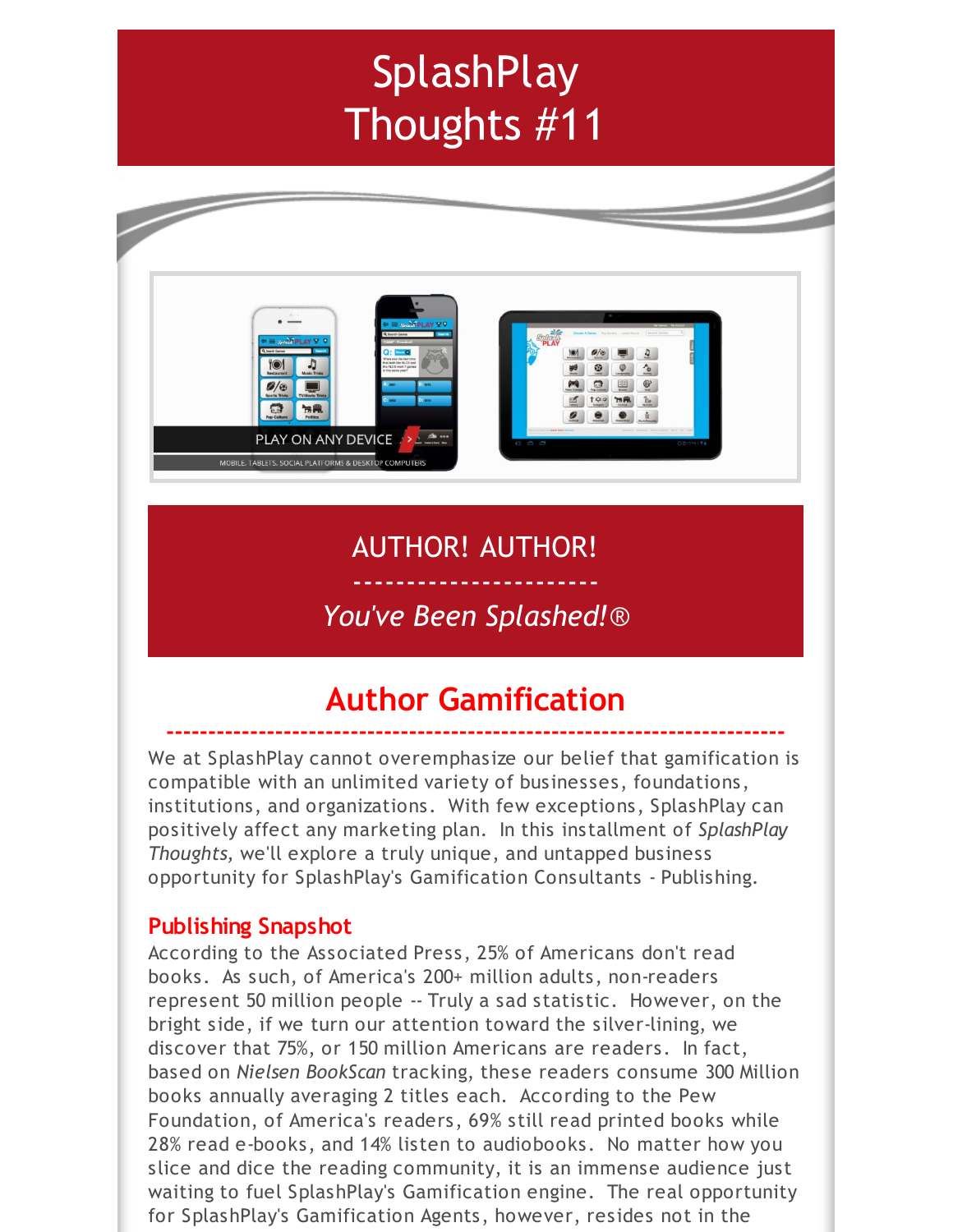readers but rather the publishing world.

With just a little scratching of the surface, it's clear to see the publishing industry is replete with opportunity. Based on domestic publishing facts below, it's obvious there's a huge, untapped population of 800,000 authors, reporters, journalists, freelance writers, and screenwriters clamoring for their share of the American reader. Throw bloggers into the mix and the market swells to 43 Million potential SplashPlay Game Sponsors each reaching an audience interested in their unique dynamic content. Content that easily lends itself to gamification.



BLOG: Is a truncation of the expression "weblog." A Blog is basically a regularly updated website or web page, typically one run by an individual or small group, that is

#### **Why Would Authors Gamify?**

It's a well-known fact artists, of which authors are certainly classified, rarely make much money before their death. As an author, I personally don't find much joy in this fact. None-the-less, even successful authors, those selling 100,000 copies of their book annually, probably make less money than one would imagine. In fact, I know of books selling for \$12 from the shelves of national book stores that only yield \$0.29 (yes, twenty-nine cents) for the authors. So, 100,000 sold copies of a person's creative work earns the intrepid author a paltry \$29,000. Clearly not wealth building.

Some authors, though, find solace knowing their work is read by a larger audience comprised of "borrowers." In fact, your typical author's book reaches many more readers than those originally purchasing a copy. On average, a book is read by six readers borrowing books from friends and libraries. Certainly, all this borrowing builds a fan-base, but does little to put more cash in the pocket of our dedicated author. That is, until now. With a few quick calculations, we discover if the average fan of our illustrious author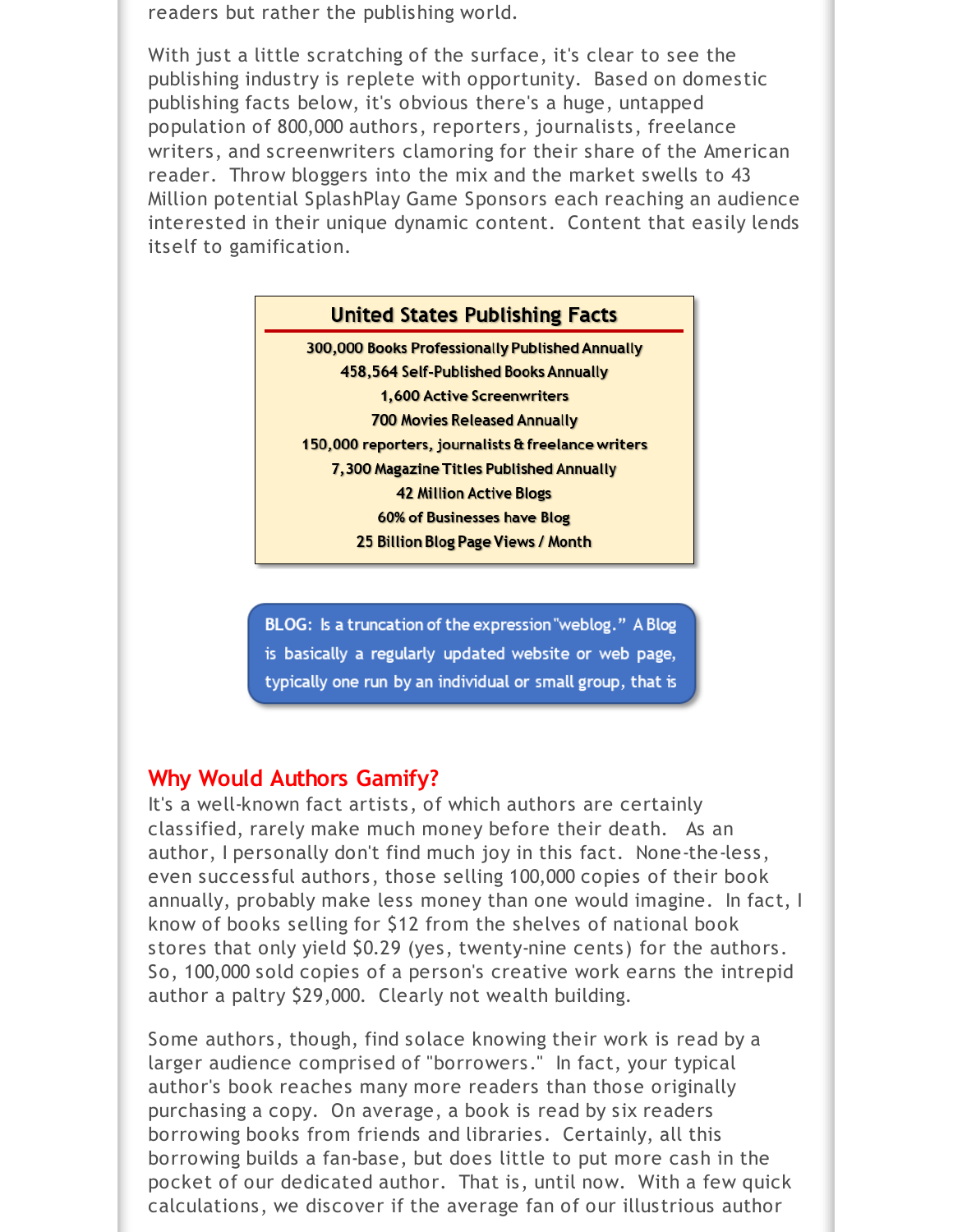answers twenty-five trivia questions monthly, either about the book or the writer, our author would earn at least \$30,000 annually. At the very least, SplashPlay is a quick and easy way to double an author's income without having to write one new word.

#### **SplashPlay...More than a game!**

SplashPlay's Gamification Agents understand there are more benefits to gamification than just more money. By incorporating SplashPlay into an author's publishing and marketing plan, a variety of valuable and tangible benefits are immediately realized...



#### **The SplashPlay Author Offer**

We're excited to announce a new SplashPlay offering designed to appeal to the writing community. Unlike the average local business, the publishing community provides SplashPlay incredible access to large and engaged audiences -- Each tallied in the hundreds of thousands actively engaged in Social Media. As such, to motivate writer participation, we are offering authors the opportunity to gamify individual titles or blogs for only \$99 per year. Each gamified titled provides the author the ability to reach a well-defined target audience segmented by title, promote loyalty and deliver real-time deals, offers and more -- All "*for not one single additional penny!!*" What author wouldn't pay \$99 to make \$30,000? Just as significant, in addition to the author benefits described above, our authors receive 20% of SplashPlay's revenue, with the SplashPlay Game Consultant earning the traditional 25% matching override.

Facilitating player engagement, each author's titles are provided a unique SplashPlay QR Code Real-World TouchPoint which can be printed in the book, emblazoned on the cover, added to a book mark, or printed on a business card. SplashPlay's Real-World TouchPoint can be published anywhere the author desires. One quick picture with a smart device and the author's game is alive and expanding his or her horizons.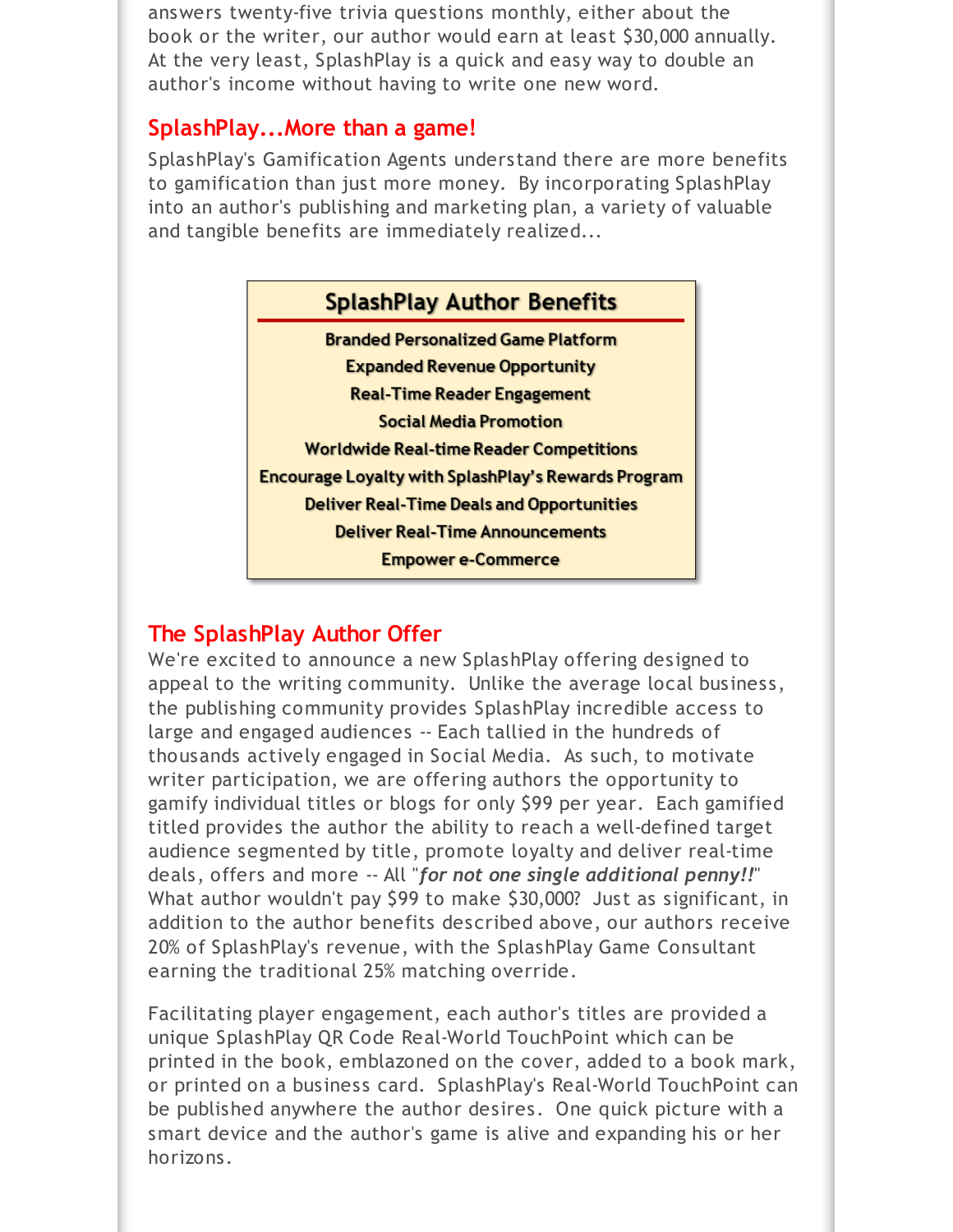

#### **Opportunity is Knocking**

How big is this opportunity for you, SplashPlay Game Consultants? *Unlimited!* Very simply, if a SplashPlay Gamification Consultant wishes to earn \$100,000 annually, all he or she need do is secure contracts with three new authors/titles monthly *totaling only \$297 in monthly license agreement sales*. Annually, this represents \$3,564 in total sales! I challenge any sales organization to make \$100,000 in annual commission a reality on a mere \$3,564 in annual sales. This is truly an opportunity unique to SplashPlay.

#### **Your Action Plan**

So, what's your next step? First, with a little exploration among personal relationships, each SplashPlay Game Consultant will discover he or she has both direct and indirect access to dozens of writers -- professional and amateur alike. From fiction to history...cookbooks to text books...play writes to poets, all writers hope their work reaches an expansive audience and yields financial rewards. To spread SplashPlay's message, take a moment and view our *Gamification for Authors* video then share it with everyone you know and spread it across social media.

#### **SplashPlay [Gamification](http://r20.rs6.net/tn.jsp?f=001PZqzLsOh4IgCkPpRIMd8cXpax6sJXYFgoaAa4-NCltaYMQ2nI2LX1CBBijHl6grbo2PWmIDWOlg5dgwxJzUr67tVko8gNBT2aw0VSF1Tu8qUlDahNpbui_QzBJFDH63-OhDj0F1kngOWL5VmVWjzwJi51kslDVmKjUvmGJnmJ2nLIFps7LjKww==&c=&ch=) for Authors Video**

Finally, SplashPlay is all about "thinking outside the box." Beginning immediately, you must expand your horizons and embrace the scope of SplashPlay's unique and unprecedented business offering. Keep in mind one very real fact; *the clock is ticking*. Never forget, time is your most valuable non-renewable resource. Do not squander one second.